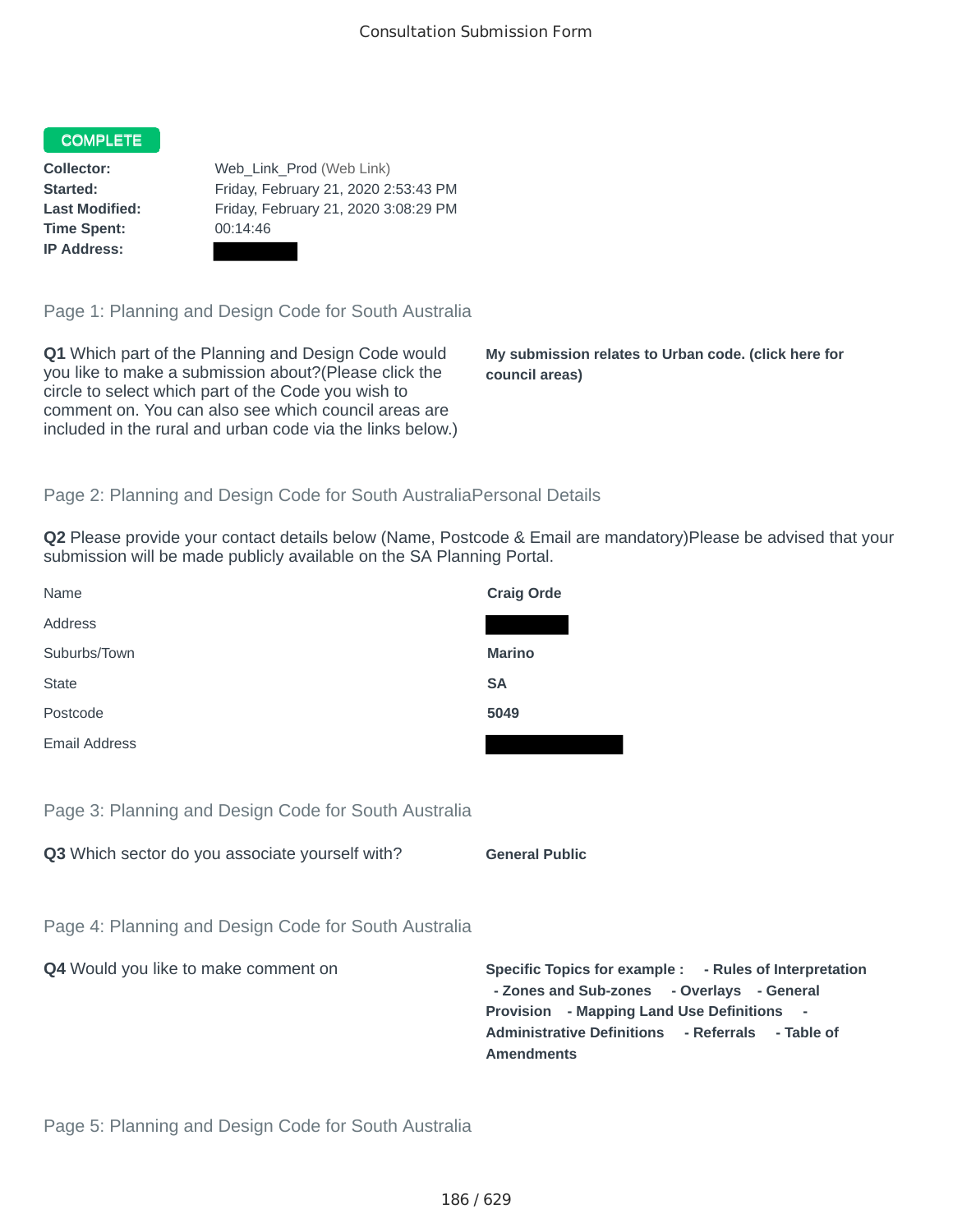## Consultation Submission Form

| Q5 Enter your feedback for Rules of Interpretation                                                             | <b>Respondent skipped this question</b>                                                 |
|----------------------------------------------------------------------------------------------------------------|-----------------------------------------------------------------------------------------|
| Q6 Enter your feedback for Referrals                                                                           | <b>Respondent skipped this question</b>                                                 |
| <b>Q7</b> Enter your feedback for Mapping                                                                      | <b>Respondent skipped this question</b>                                                 |
| Q8 Enter your feedback for Table of Amendments                                                                 | <b>Respondent skipped this question</b>                                                 |
| Page 6: Planning and Design Code for South Australia                                                           |                                                                                         |
| <b>Q9</b> Please enter your feedback for overlaysclick next at the bottom of the page for next topic           |                                                                                         |
| Coastal Areas Overlay                                                                                          | there should be higher density                                                          |
| Page 7: Planning and Design Code for South Australia                                                           |                                                                                         |
| Q10 Please enter your feedback for zones and<br>subzonesclick next at the bottom of the page for next<br>topic | <b>Respondent skipped this question</b>                                                 |
| Page 8: Planning and Design Code for South Australia                                                           |                                                                                         |
| <b>Q11</b> Please enter your feedback for general policyclick next at the bottom of the page for next topic    |                                                                                         |
| <b>Housing Renewal General Policy</b>                                                                          | 300 square meter blocks with 8 meter frontage                                           |
| Page 9: Planning and Design Code for South Australia                                                           |                                                                                         |
| Q12 Please enter your feedback for Land use Definitionclick next at the bottom of the page for next topic      |                                                                                         |
| Row dwelling definition                                                                                        | three or more dwellings                                                                 |
| Page 10: Planning and Design Code for South Australia                                                          |                                                                                         |
| Q13 Please enter your feedback for Admin Definitionsclick next at the bottom of the page for next topic        |                                                                                         |
| Battle-axe allotment                                                                                           | allow battle axe allotments                                                             |
| <b>Building height</b>                                                                                         | 10 meters to allow for for height 3 storey homes                                        |
| High-density                                                                                                   | allow high density west of Train tracks in Marino near<br><b>Holdafast Bay boundary</b> |
| High-rise                                                                                                      | allow highrise in Marino on coastal side of tracks                                      |